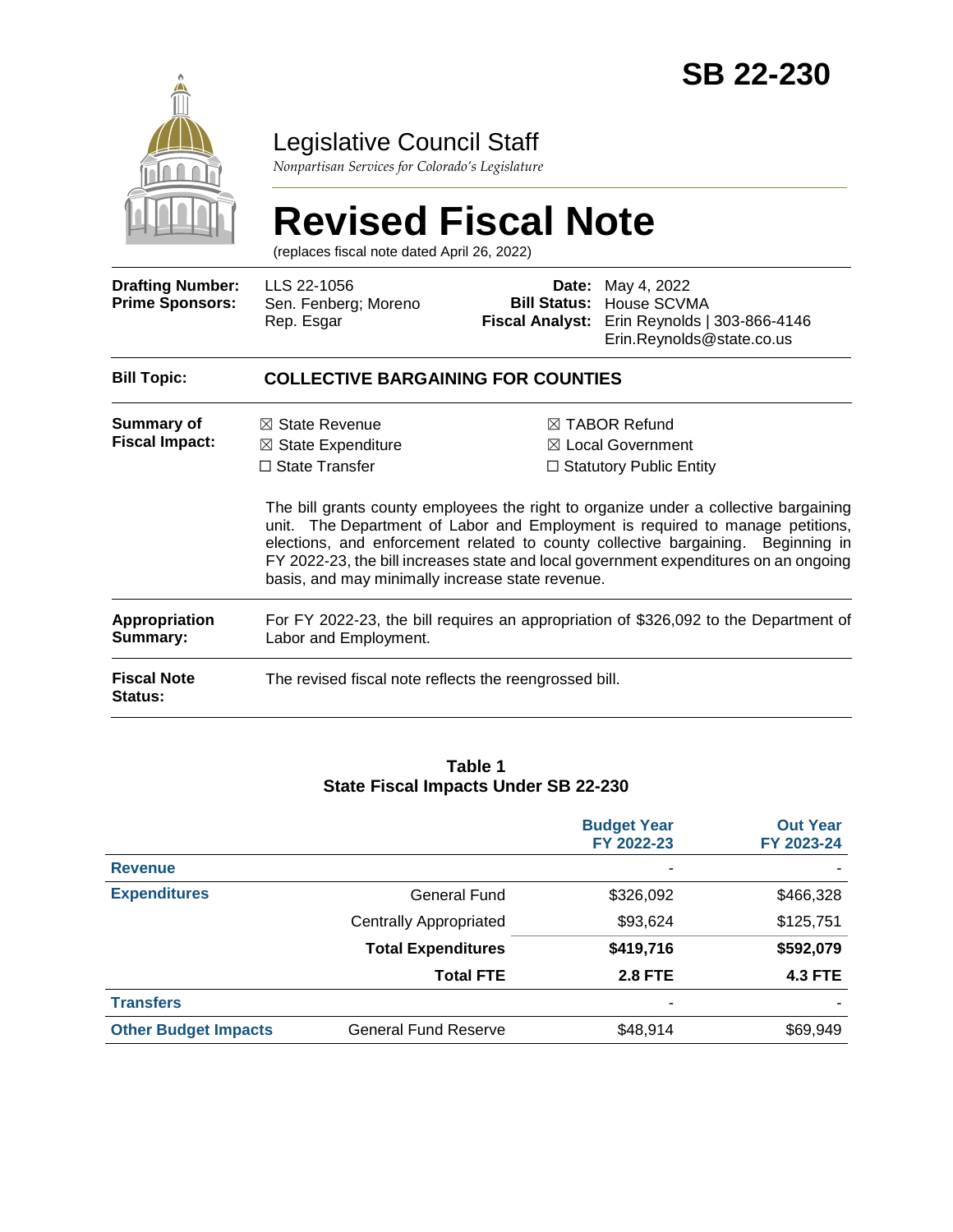### **Summary of Legislation**

The bill grants county employees the right to organize and engage in the collective bargaining process, as well as the right to refrain from these activities.

**Applicability.** The bill applies to 62 of the state's 64 counties. It excludes city and counties (Denver and Broomfield) as well as municipalities, special districts, school districts, county hospitals, and political subdivisions operating transit systems. County employees eligible to form bargaining units exclude confidential, managerial, executive, and temporary employees (who work less than 90 days in a calendar year). Exclusive representative is defined to mean the employee organization certified or recognized as the representative of county employees in a bargaining unit; the county and the exclusive representative have the authority and obligation to collectively bargain in good faith. Nothing in the bill prevents a county commissioner from carrying out their duties or prevents a county from convening or engaging in discussions with employees.

**County employer requirements.** County employers are required to:

- annually inform county employees in a bargaining unit who are represented by an exclusive representative of their rights;
- give the exclusive representative reasonable access to county employees at work;
- provide quarterly reporting of employee data to the exclusive representative; and
- make payroll deductions for membership dues and other authorized payments (with cancel or change requests managed by the exclusive representative).

**Division of Labor Standards and Statistics.** The Director of the Division of Labor Standards and Statistics in the Department of Labor and Employment (CDLE) is required to interpret, apply, and administer the collective bargaining process for county employers through rulemaking, hearings, and appeals. The CDLE must establish procedures for the designation of appropriate bargaining units; the selection, certification, and decertification of exclusive representatives; and the filing, hearing, and determination of complaints of unfair labor practices.

**Bargaining units and determinations.** The separate, appropriate bargaining units for counties must consist of county employees:

- 1) in labor, services, and trades positions;
- 2) in positions that are nonexempt from the federal Fair Labor Standards Act other than the positions described in (1) and (4);
- 3) in public safety positions, including certified and noncertified deputy sheriffs; and
- 4) assigned to positions in a county human or social services agency.

The minimum size of a bargaining unit of county employees is 50 positions. In determining the positions included in a bargaining unit to meet the minimum threshold, the CDLE must give appropriate weight to the desires of the county employees, the effectiveness of labor management relations, and the efficiency of the operation of the county.

**Exclusive representatives—petition and election process.** Beginning July 1, 2023, the CDLE must certify an employee organization as the exclusive representative of a county employee bargaining unit once majority support is established through a secret ballot election. Employee organizations in existence prior to this date, that were established through majority support, must be deemed certified.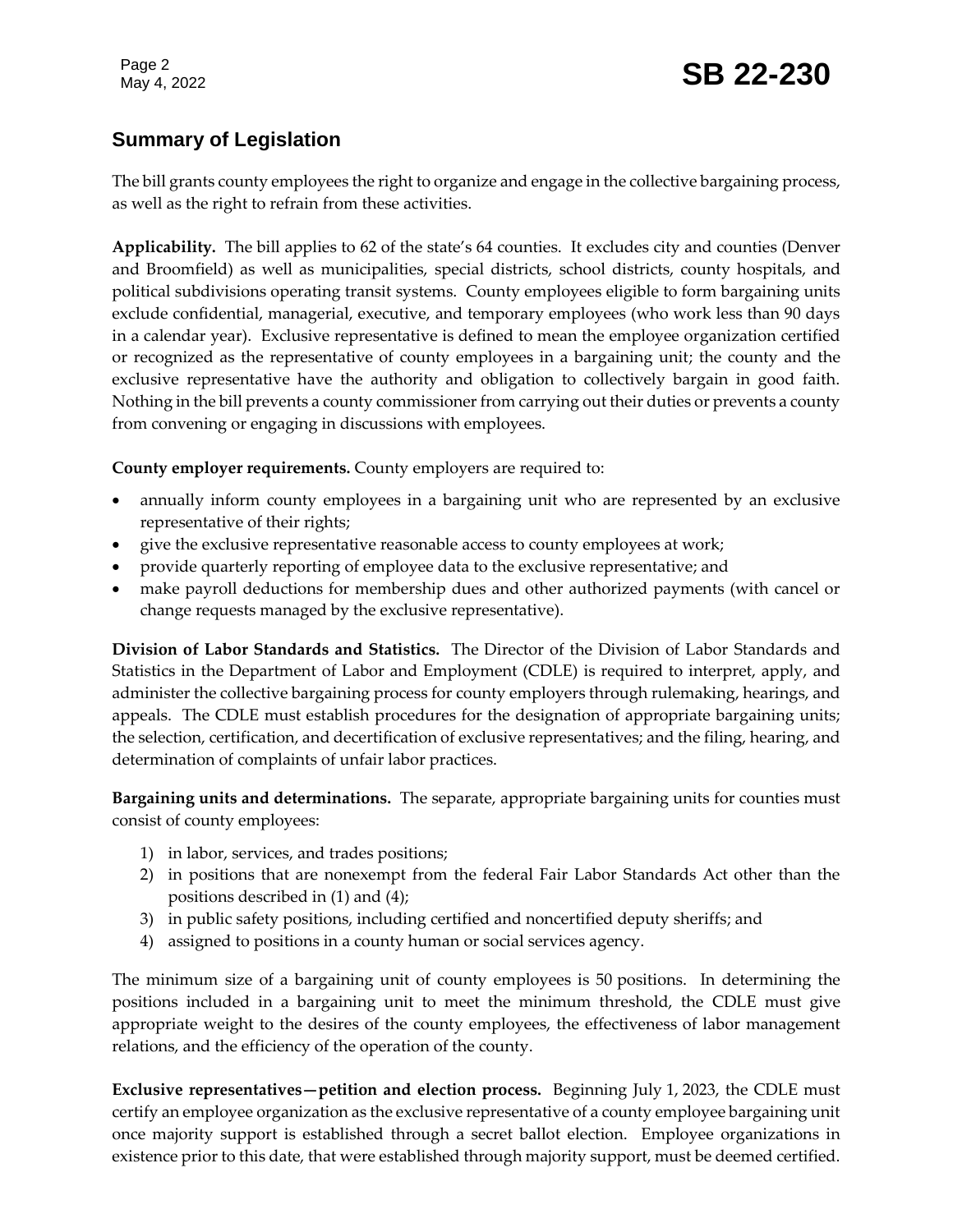The bill outlines the process for elections, related timelines, and required hearings where disputes among exclusive representation petitioners exists. The bill also outlines timelines and procedures for objections to election conduct. Finally, the bill outlines the process for decertification of exclusive representation.

Collective bargaining between a single county and an exclusive representative of more than one bargaining unit of county employees must be consolidated upon request of the county.

**Collective bargaining agreements.** An agreement negotiated between an exclusive representative and a county, with the approval of the board of county commissioners, constitutes the collective bargaining agreement between the parties. Agreements must be for a term of at least 1 year and no more than 5 years. The bill details what disciplinary and grievance processes may and may not be included in an agreement.

**Impasse resolution and fact finding.** If an impasse arises on one or more issues during the negotiation of a collective bargaining agreement, the exclusive representative and the public employer shall engage in and share the costs for the dispute resolution process established in the bill or an alternative procedure established by mutual agreement. If the parties remain at an impasse following mediation, either party may request fact finding in accordance with rules promulgated by the CDLE. The CDLE is required to maintain a roster of qualified fact finders with credentials outlined in the bill. Unless the parties otherwise agree, the fact finder will make a recommendation to accept the final offer of the exclusive representative or the final offer of the public employer on each issue in dispute. In arriving at a recommendation, the fact finder must consider financial ability of the county employer to meet costs, public interest and welfare, comparable community's salary and benefits, and other factors outlined in the bill.

**Enforcement authority.** The CDLE and hearing officers have the authority to enforce the bill through appropriate administrative remedies, actual damages related to employee organization dues, back pay, including benefits, reinstatement of the county employee, other remedies to address any loss suffered from unlawful county conduct, and declaratory or injunctive relief or provisional remedies, including temporary restraining orders or preliminary injunctions. The CDLE may request the appropriate district court to enforce orders.

**Publicly available information.** The CDLE is required to post and maintain on its website the current versions of this bill (Article 3.3), rules, all hearing officer decisions and orders, all final judgments and written decisions of fact finders, and all administrative determinations of certification and decertification of exclusive representatives.

**Unfair labor practices.** The bill outlines unfair labor practices as they relate to county employers, including anti-discrimination provisions and precluding use of public funds to support or oppose an employee organization, among others. Employee organizations may not interfere in the selection process, nor fail to fairly represent a public employee, and must not threaten, facilitate, support, or cause a county employee to participate in a strike, work stoppage or slowdown, group sick out, or an action that widely disrupts day-to-day county functions. Aggrieved parties may file a claim with the CDLE.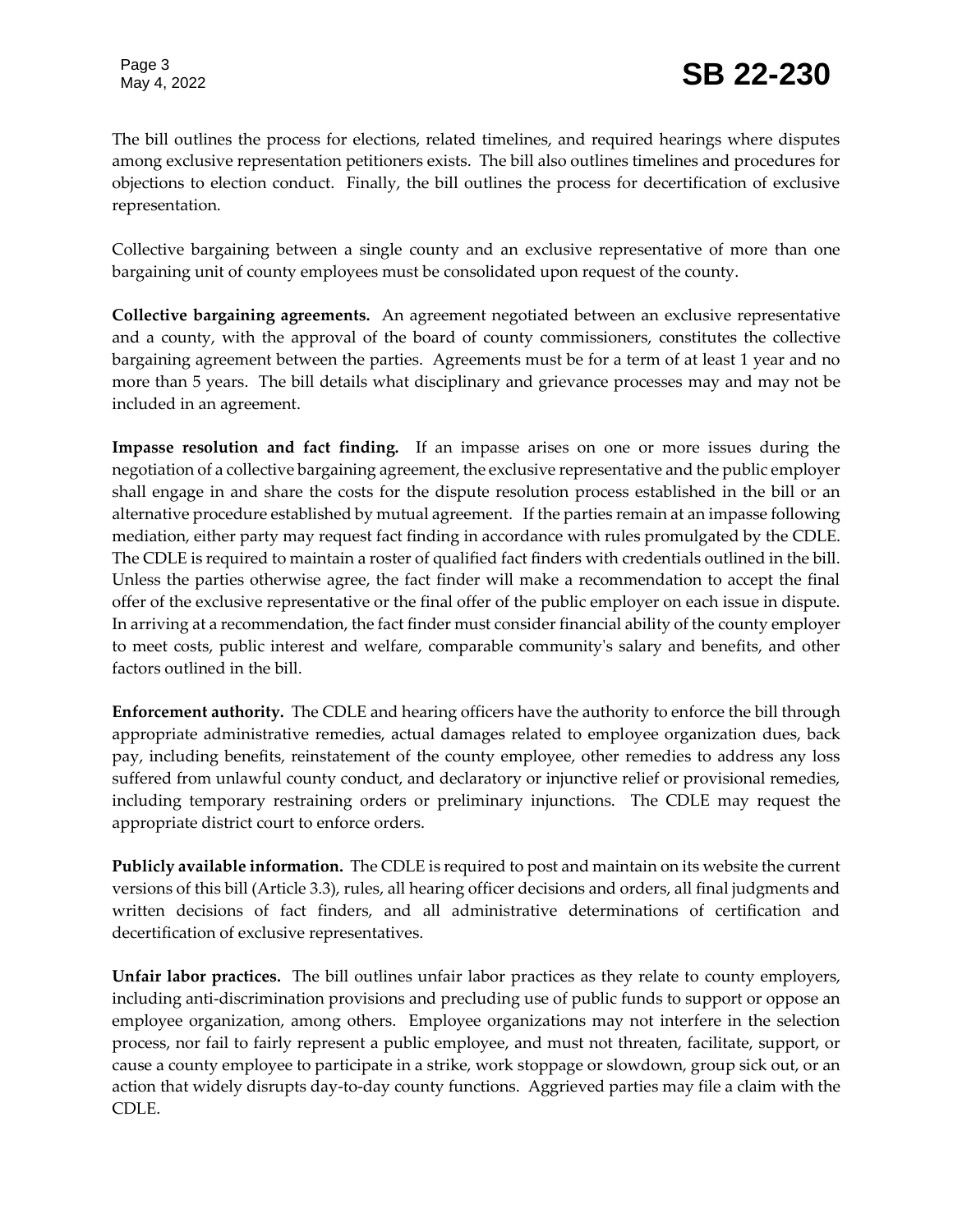# Page 4<br>May 4, 2022 **SB 22-230**

## **Background**

**State collective bargaining.** [House Bill 20-1153](https://leg.colorado.gov/bills/hb20-1153) created the Colorado Partnership for Quality Jobs and Services Act which enabled the creation of a collective bargaining system between covered state employees and the executive branch, and required the state to establish a single partnership agreement, which it did with Colorado Workers for Innovative and New Solutions (CO-WINS). The resulting [Colorado Partnership Agreement](https://drive.google.com/file/d/1250Sqhff0LS6gWL_qyY0z0iZfnhFxB1D/view) went into effect on November 18, 2021.

About 26,000 state employees are covered by the act, including some working for institutions of higher education as classified employees. The fiscal note for HB 20-1153 included \$6.6 million for 47.2 FTE, including human resources (HR) staff and attorneys, both directly for large state agencies and centrally for the smaller state agencies, with legal services provided for State Personnel Board matters. Of this amount, 5.0 FTE was allocated to the CDLE to investigate and adjudicate claims assuming it would handle approximately 93 unfair practices disputes annually, with 84 appeals per year.

Since the passage of the HB 20-1153, an additional \$8.8 million and 5.0 FTE has been appropriated or is in the pending FY 2022-23 Long Bill for costs stemming from the state's collective bargaining agreement, including:

- \$1.0 million and 1.0 FTE for a pay equity study;
- \$1.4 million and 4.0 FTE for an employee tuition reimbursement program and additional Colorado State Employee Assistance Program support staff;
- \$5.5 million to increase to shift differentials and on-call pay; and
- \$0.9 million to create a minimum wage standard.

In addition, a 3.0 percent across-the-board salary increase was negotiated for state employees for FY 2022-23 through the agreement at a cost of \$75.3 million; however, this same percentage increase was paid to all state employees the prior year, prior to the agreement going into effect.

#### **Assumptions**

Similar to the fiscal note for HB 20-1153, this fiscal note has included only the initial administrative staff required by each public employer to engage in the collective bargaining process with an initial exclusive representative. This staff is shown for FY 2022-23, as the fiscal note assumes that county employees will immediately seek to engage in the collective bargaining process. It assumes that each county will require its own staff to support and engage in collective bargaining with their employees.

The fiscal note has not made assumptions about potential salary and benefit increases negotiated under future collective bargaining agreements since these amounts are speculative and may have been incurred without future agreements. County employers will be required to share public employee data with the exclusive representative, which also may require additional staff and information technology processes not currently included in the fiscal note. Finally, no assumption has been made about the funding source for these expenditures, as county employers will have differing resources available.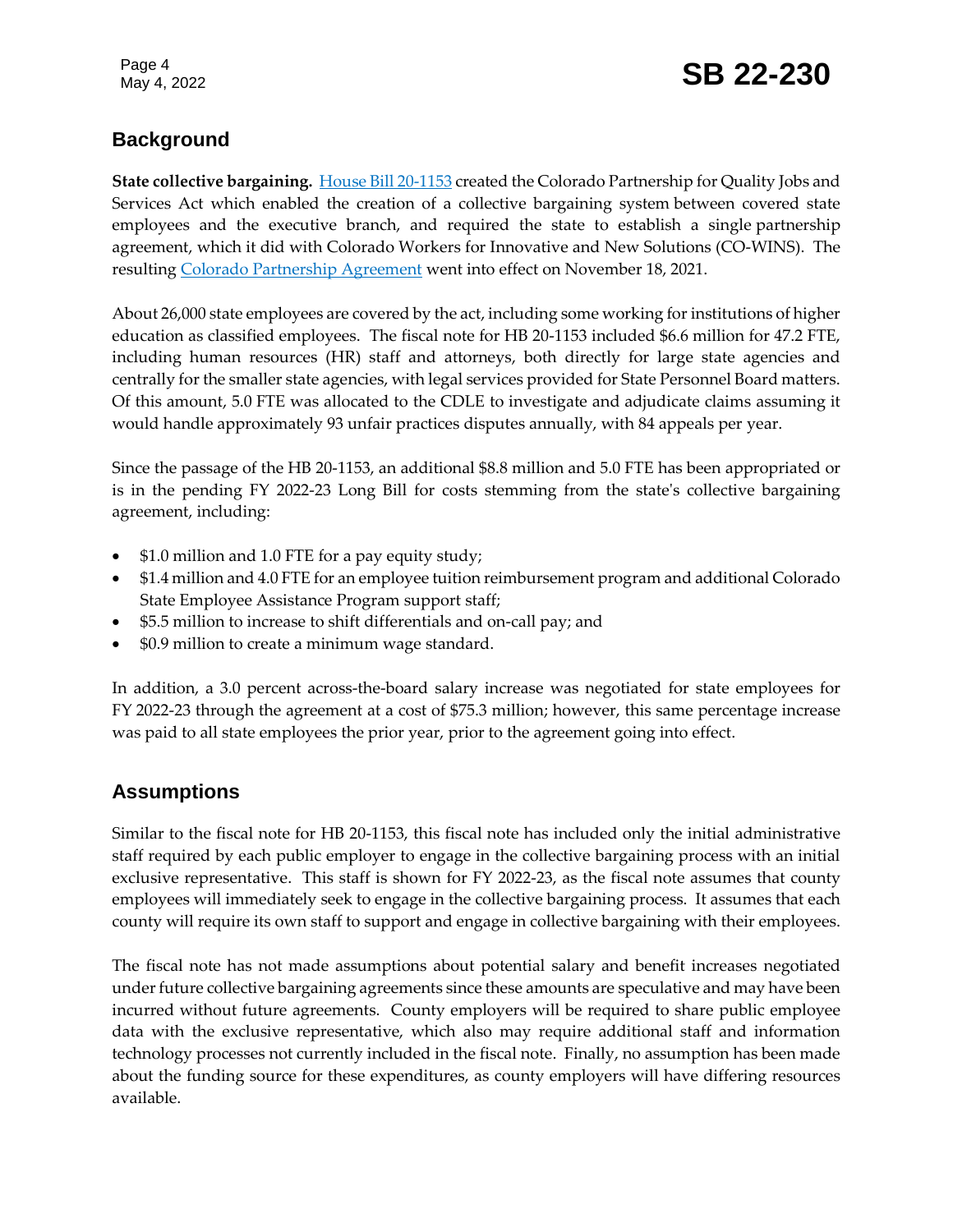#### **State Revenue**

To the extent additional civil cases related to collective bargaining are filed with the trial courts, filing fee revenue to the Judicial Department will increase. This revenue is subject to TABOR.

#### **State Expenditures**

The bill increases state General Fund expenditures in the CDLE by about \$420,000 in FY 2022-23 and \$590,000 in FY 2023-24 and ongoing. Workload may minimally increase in the Judicial Department. Expenditures are shown in Table 2 and detailed below.

|                                           | FY 2022-23     | FY 2023-24     |  |
|-------------------------------------------|----------------|----------------|--|
| <b>Department of Labor and Employment</b> |                |                |  |
| <b>Personal Services</b>                  | \$220,582      | \$266,949      |  |
| <b>Operating Expenses</b>                 | \$3,915        | \$4,455        |  |
| <b>Capital Outlay Costs</b>               | \$24,800       |                |  |
| <b>Legal Services</b>                     | \$59,142       | \$177,426      |  |
| <b>Travel Costs</b>                       | \$3,263        |                |  |
| Mailings                                  |                | \$3,108        |  |
| Software Licenses                         | \$14,390       | \$14,390       |  |
| Centrally Appropriated Costs <sup>1</sup> | \$93,624       | \$125,751      |  |
| FTE - Personal Services                   | 2.5 FTE        | 3.3 FTE        |  |
| FTE - Legal Services                      | 0.3 FTE        | 1.0 FTE        |  |
| <b>Total Cost</b>                         | \$419,716      | \$592,079      |  |
| <b>Total FTE</b>                          | <b>2.8 FTE</b> | <b>4.3 FTE</b> |  |

#### **Table 2 Expenditures Under SB 22-230**

<sup>1</sup> *Centrally appropriated costs are not included in the bill's appropriation.*

**Department of Labor and Employment.** Costs will increase for the Division of Labor Standards and Statistics in the CDLE to administer the collective bargaining process through rulemaking, elections, and hearings.

 *Staff.*The division requires a total of 3.3 FTE on an ongoing basis, including 1.2 FTE Program Management, 0.8 FTE Compliance Investigator, 0.5 FTE Administrative Law Judge, and 0.8 FTE Program Assistant on an ongoing basis beginning in FY 2022-23. First-year staffing costs are prorated for the General Fund pay date shift, assume the primary program manager and assistant will begin July 1, 2022, the remainder of staff will begin January 1, 2022, and that an additional program manager is required for program implementation. See Technical Note for a discussion of a technical issue with the bill's current effective date. Standard capital outlay costs are included.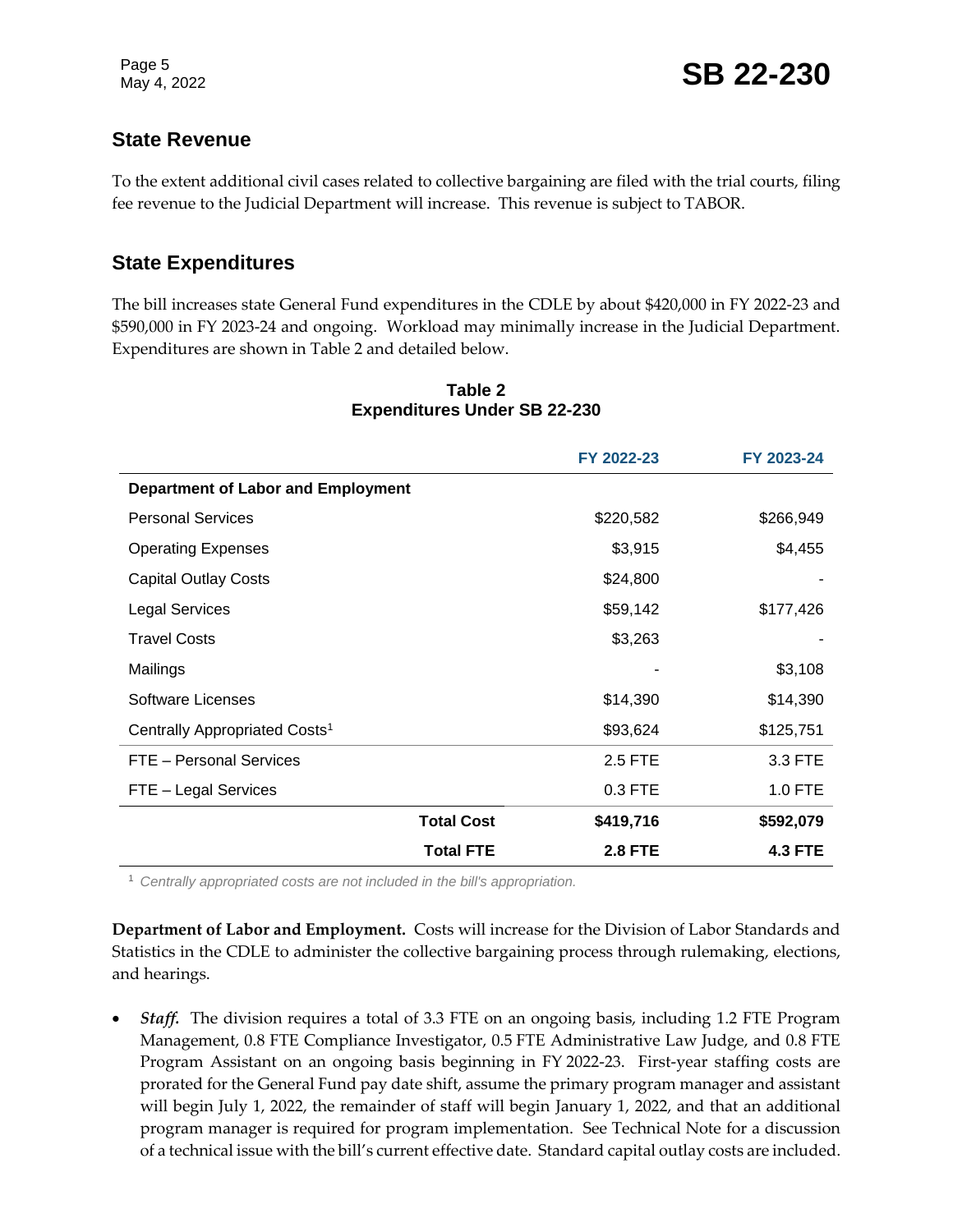- *Legal services.*The CDLE will have costs for 600 hours in FY 2022-23 and 1,800 hours in FY 2023-24 for legal services provided by the Department of Law at a rate of \$98.57 per hour. This is equivalent to 0.3 FTE and 1.0 FTE respectively in the Department of Law.
- *Travel, mailing, and licenses.* Beginning in FY 2023-24, travel costs assume four overnight trips and four day trips related to investigations. Mailing costs assume 1,554 mailings per year at a cost of \$2.00 per mailing. All staff requires computer licenses at \$2,878 per year beginning in FY 2022-23.

**Judicial Department.** The bill may increase workload in the trial courts of the Judicial Department to the extent that agency actions are appealed through judicial review. Additionally, workload will increase to the extent that the CDLE or any party requests a district court to enforce orders, or seek temporary relief and restraining orders. No change in appropriations is required.

**Centrally appropriated costs.** Pursuant to a Joint Budget Committee policy, certain costs associated with this bill are addressed through the annual budget process and centrally appropriated in the Long Bill or supplemental appropriations bills rather than in this bill. These costs are shown in Table 2.

#### **Other Budget Impacts**

**General Fund reserve.** Under current law, an amount equal to 15 percent of General Fund appropriations must be set aside in the General Fund statutory reserve beginning in FY 2022-23. Based on this fiscal note, the bill will increase the General Fund reserve by the amounts shown in Table 1.

#### **Local Governments**

The bill will increase staffing costs to 61 counties by up to \$32.9 million starting in FY 2022-23. These costs are shown in Table 3 and detailed below.

**Applicable counties.** The bill applies to 62 counties. Adams County is excluded from this analysis as it has authorized collective bargaining matching the scope of the bill. While Pueblo and Las Animas counties have authorized collective bargaining to an extent, the bill permits variations from current agreements.

| <b>County Size</b>     | <b>Number of Counties</b> | <b>Per County</b><br><b>Staffing Costs</b> | <b>Total Staffing Costs</b><br>by County Size |
|------------------------|---------------------------|--------------------------------------------|-----------------------------------------------|
| Large Counties         | 9                         | \$2,144,950                                | \$19,304,550                                  |
| <b>Medium Counties</b> | 25                        | \$436,892                                  | \$10,922,300                                  |
| <b>Small Counties</b>  | 27                        | \$100,000                                  | \$2,700,000                                   |
|                        |                           | <b>All County Total</b>                    | \$32,926,850                                  |

#### **Table 3 Collective Bargaining Administrative Costs for Counties**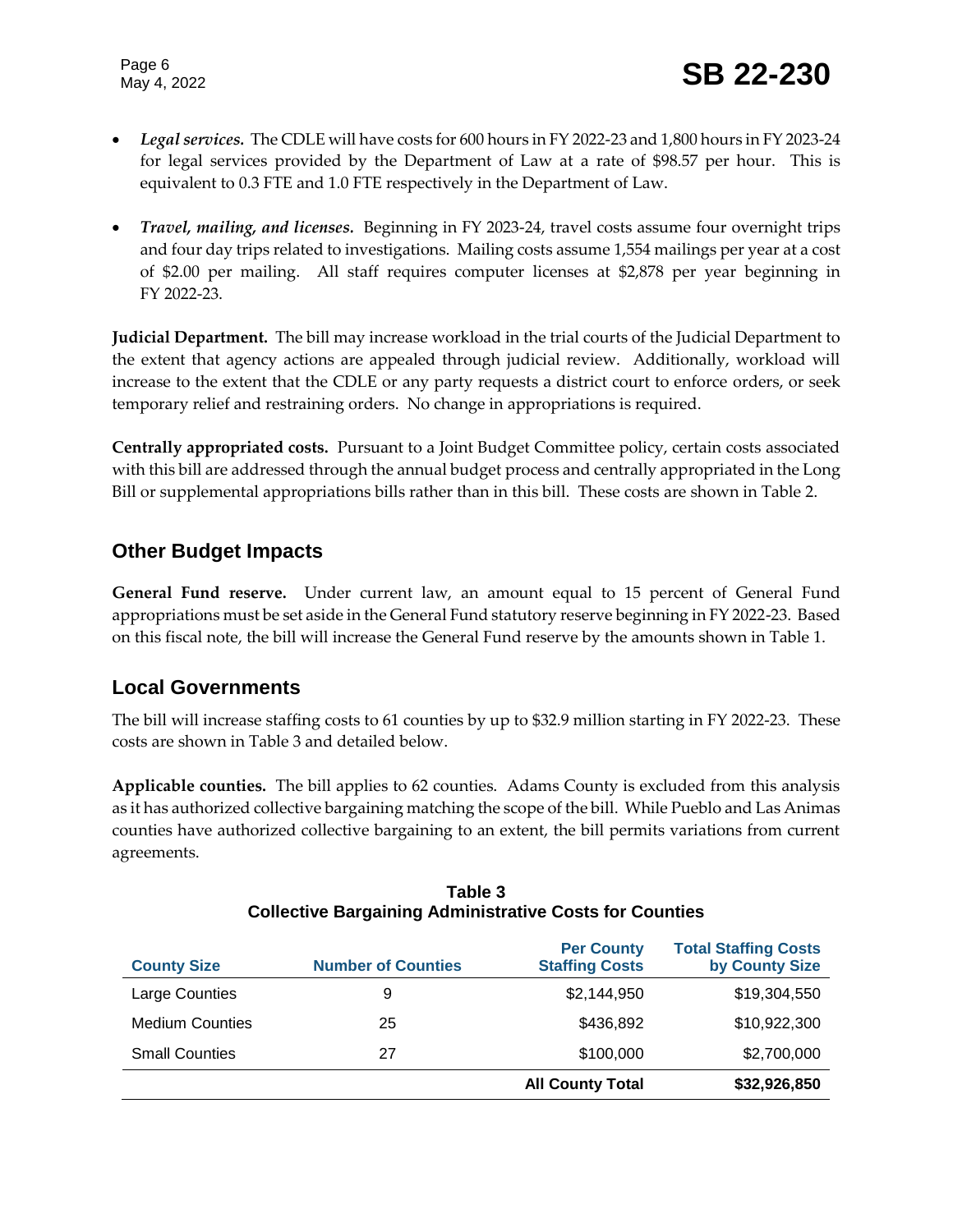# Page 7<br>May 4, 2022 **SB 22-230**

**Administrative costs.** The fiscal note assumes that all counties will begin hiring legal and human resources staff with expertise in labor law and benefit plan administration to prepare for, negotiate, manage, and renew collective bargaining agreements. However, some counties may delay hiring until employee interest in organizing a collective bargaining unit is expressed.

Per county staffing costs represent the average cost for all counties depending on their size as follows:

- large counties include the 10 urban counties that have over 150,000 in population, excluding Adams County;
- medium counties include 25 counties with a population between 10,000 and 150,000; and
- small counties include the 27 remaining counties with populations under 10,000.

**Mediation and fact finding.** Costs for mediation and fact finding may occur in future years during collective bargaining negotiations, to be shared by the county and the exclusive representative. These costs are initially estimated at \$100,000 for large counties and \$50,000 for small counties.

**Salary and benefits.** As discussed in the Assumptions section, the fiscal note does not estimate potential salary or benefit increases resulting from collective bargaining agreements. informational purposes, the fiscal note includes the total FTE and total salary for a sample of counties in Table 4.

|                            |            | <b>Human Services</b><br><b>Sheriff's</b><br><b>Departments</b><br><b>Departments</b> |            | <b>Public Works</b><br><b>Departments</b> |            |                                   |
|----------------------------|------------|---------------------------------------------------------------------------------------|------------|-------------------------------------------|------------|-----------------------------------|
| <b>County (Population)</b> | <b>FTE</b> | <b>Total Salaries</b><br>FY 21-22                                                     | <b>FTE</b> | <b>Total Salaries</b><br>FY 21-22         | <b>FTE</b> | <b>Total Salaries</b><br>FY 21-22 |
| Larimer (356,938)          | 514        | \$54,934,580                                                                          | 464        | \$37,133,217                              | 119        | \$12,267,668                      |
| Weld (323,763)             | 463        | \$49,082,729                                                                          | 374        | \$30,712,000                              | 171        | \$16,914,820                      |
| Montrose (42,765)          | 99         | \$8,374,165                                                                           | 84         | \$5,555,985                               | 62         | \$5,013,579                       |
| Summit (30,983)            | 109        | \$10,853,510                                                                          | 22         | \$2,129,779                               | 73         | \$7,008,615                       |
| Yuma (10,063)              | 23         | \$1,401,533                                                                           | 17         | \$1,112,374                               | 50         | \$2,940,489                       |
| Huerfano (6,584)           | 38         | \$2,051,780                                                                           | 28         | \$1,525,063                               | 28         | \$1,654,135                       |

#### **Table 4 Sample of County Public Employees' Total Salaries**

#### **Technical Note**

The provisions of the bill take effect on July 1, 2023, but work is required prior to this date for rulemaking and other tasks in the CDLE beginning July 1, 2022. The effective date should be amended to give the CDLE the authority to begin the work and use funding appropriated in the bill prior to the main provisions of the bill taking effect.

#### **Effective Date**

The bill takes effect July 1, 2023.